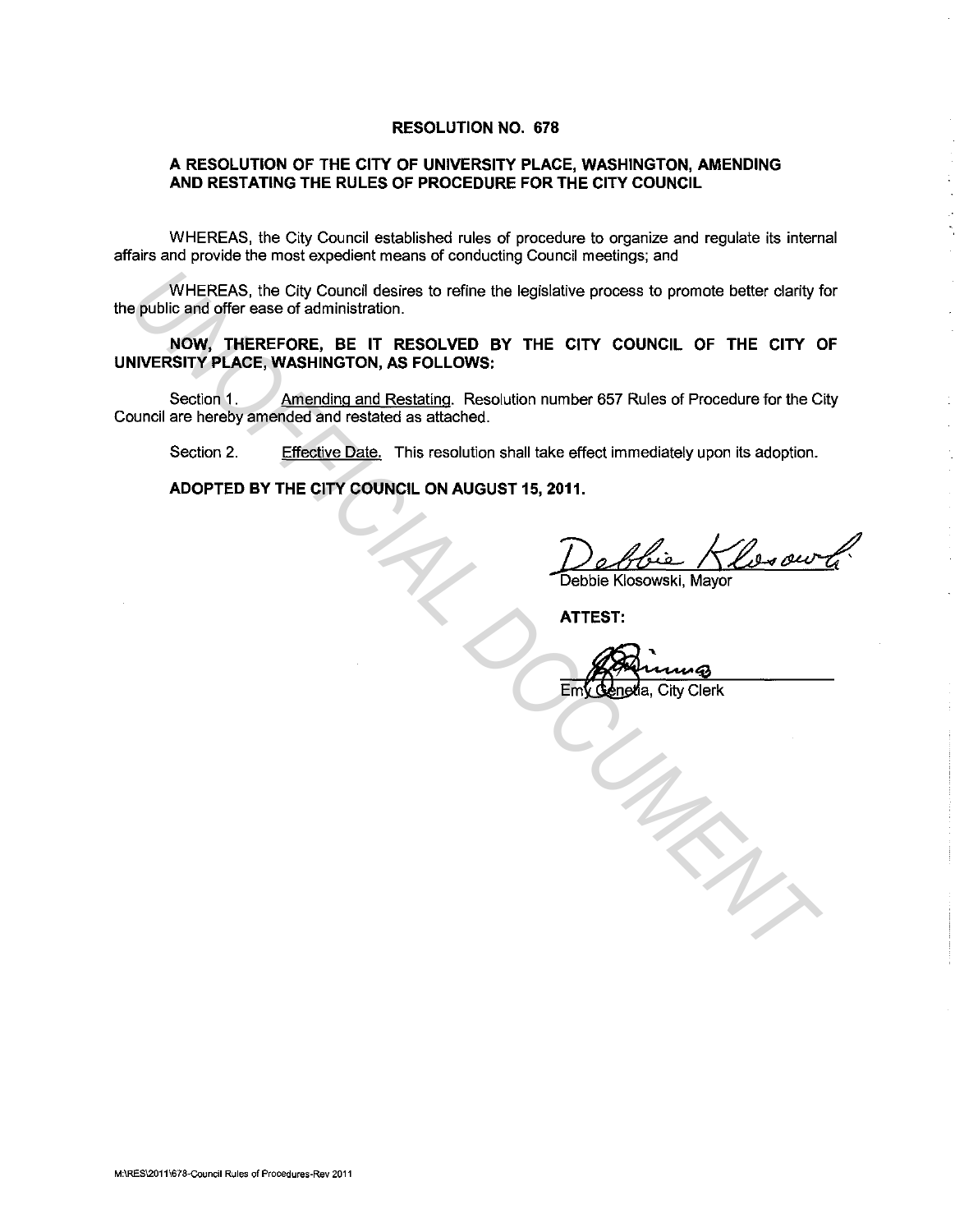## **SECTION 1. GENERAL**

These rules constitute the official rules of procedure for the University Place City Council. In all decisions arising from points of order which are not covered by these rules, the Council shall be governed by the most current published edition of Robert's Rules of Order, a copy of which is maintained in the office of the University Place City Clerk. The City Attorney shall decide all questions of interpretations of these rules and other questions of a parliamentary nature which may arise at the Council meeting.

# **SECTION 2. ORGANIZATION**

- A. Swearing in of New Councilmembers. New Councilmembers shall be sworn in by the City Clerk or by a judge appointed to a Federal, State, County or Municipal Court, at the choice of the Councilmember-elect. The swearing in will occur ten (10) days prior to the scheduled date of assuming office; at the last Regular Meeting of the City Council, or at the first meeting of the City Council held in January following certification of the election. New Councilmembers shall be sworn in, according to the requirements of State law as they currently exist or may hereafter be amended. State law currently allows new Councilmembers to be sworn in (a) Up to ten days prior to the scheduled date of assuming office. including just prior to commencing the first meeting in which the newly elected Councilmember(s) will assume office; or (b) At the last regular meeting of the City Council held before the beginning of the year in which Councilmember-elect is to assume office. Under current State law. the oath may be administered and certified by "any officer or notary public who administers oaths, without charge therefore". This includes but is not limited to. the City Clerk and any judicial officer. other questions of a parliamentary nature which may arise at the Council meeting.<br>
SECTION 2. <u>ORGANIZATION</u><br>
<sup>A</sup><br>
Swearing in of New Council members. New Council members e-hall -be<br>
swearing in of New Council members. New
	- B. Vacancies of Office. A vacancy of office will occur upon the death or resignation of the incumbent, the incumbent ceasing to be a legally registered voter of the city, the incumbent's conviction of a felony or other offense involving a violation of his or her official oath, and other events as set forth in RCW 42.12. 010. If a vacancy should occur, the remaining members of the City Council shall appoint a qualified person to fill the vacant position pursuant to the provisions of 42.12.070 within ninety (90) days of the occurrence of the vacancy. Councilmember appointees under this section shall be sworn in prior to assuming their seat on the Council.
	- C. Election of Mayor and Mayor Pro Tem. The Mayor shall serve as the Presiding Officer of the Council. In the temporary absence of the Mayor, the Mayor Pro Tern shall perform the duties and responsibilities of the Mayor with regard to conduct of meetings and emergency business.

The motion to elect the Mayor and the Mayor Pro Tern will be placed on the Agenda of the first regular City Council meeting in January following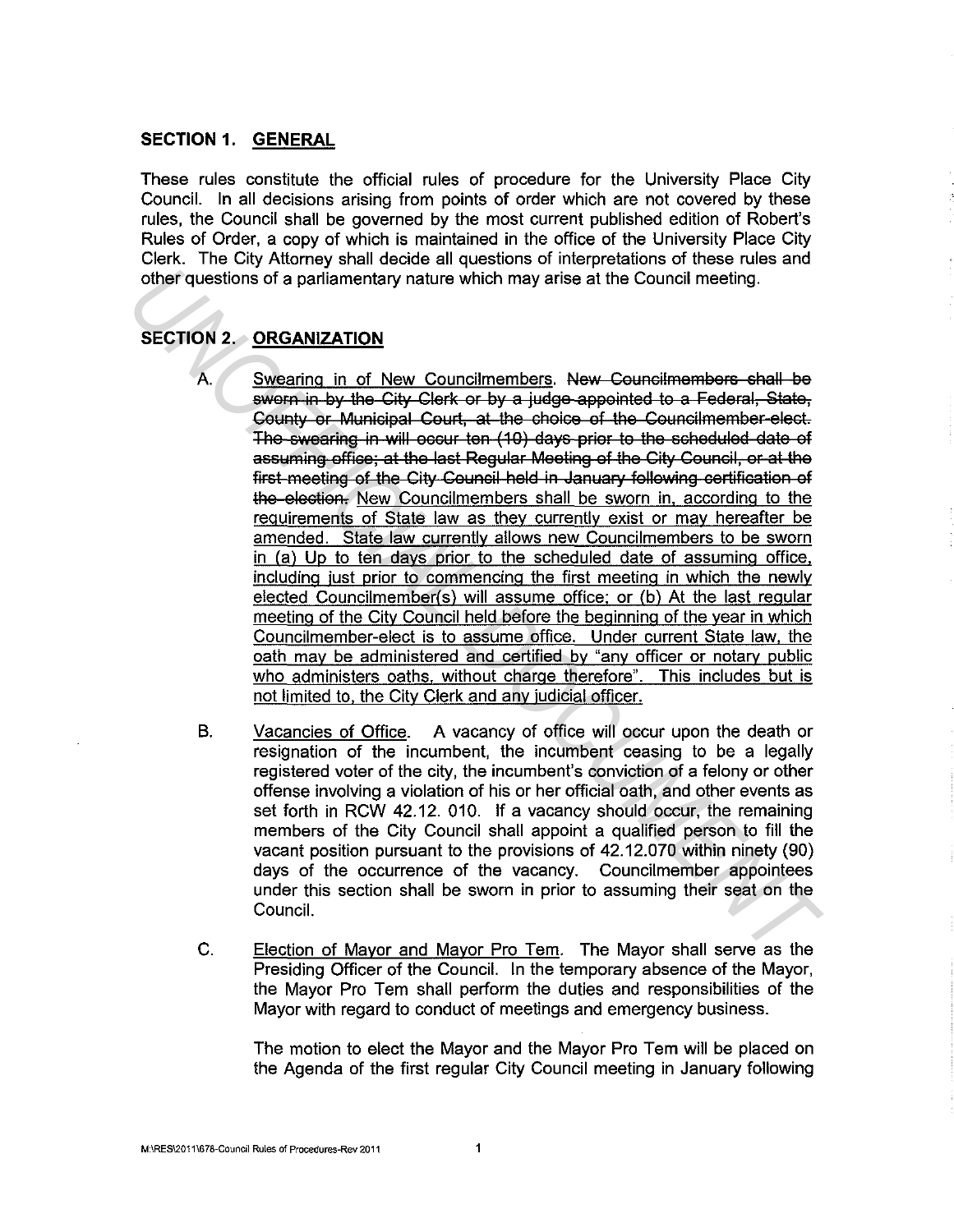certification of the election and the Mayor and Mayor Pro Tern will serve in office for two (2) years.

In the event the Mayor is unable to serve the remainder of the term, due to his or her removal from office as provided in RCW 42.12.010, or his or her resignation as Mayor or from the City Council, or upon his or her death, the Mayor Pro Tem shall serve as Mayor for the remainder of that term and a new Mayor Pro Tem shall be elected.

In the event the Mayor Pro Tem is unable to serve the remainder of the term, a new Mayor Pro Tem shall be elected at the next Regular Meeting.

- 1. Nomination Procedure. No one Councilmember may nominate more than one person for a given office until every member wishing to nominate a candidate has an opportunity to do so. Nominations do **not** require a second vote. The Chair will repeat each nomination until all nominations have been made. When it appears that no one else wishes to make any further nominations, the chair will ask again for further nominations and if there are none the Chair will declare the nominations closed. A motion to close the nominations is **not**  necessary.
- 2. Voting Procedure. After nominations have been closed, voting for Mayor takes place in the order nominations were made. Councilmembers will be asked for a raise of hands. As soon as one of the nominees receives a majority vote (four votes), then the Chair will declare the nominee elected. No votes will be taken on the remaining nominees. A tie vote results in a failed nomination. If none of the nominees receive a majority vote, the Chair will call for nominations again and repeat the process until a single candidate receives a majority vote before the Office of Mayor Pro Tem is opened for nominations. In the event the Mayor Pro Tem is unable to serve the remainder of the<br>
term, a new Mayor Pro Tem shall be elected at the next Regular Meeting,<br> **1.** <u>Normination Procedure</u>. No one Councilmember may nominate more<br>
than on
	- D. Quorum. At all Council meetings, a majority of the Council (four members) shall constitute a quorum for the transaction of business.
	- E. Voting. The votes during all Council meetings shall be conducted as follows:
		- 1. Unless otherwise provided for by statue, ordinance, or resolution, all votes shall be taken by voice, except that at the request of any Councilmember, a random roll call vote may be taken by the Clerk. A vote by open ballot may be taken, pursuant to a two-thirds vote, without debate, of the full Council. The City Clerk will conduct the ballot vote, providing a ballot to each Councilmember, and announcing for the record each Councilmember's vote.
		- 2. In case of a tie vote on any motion, the motion shall be considered lost.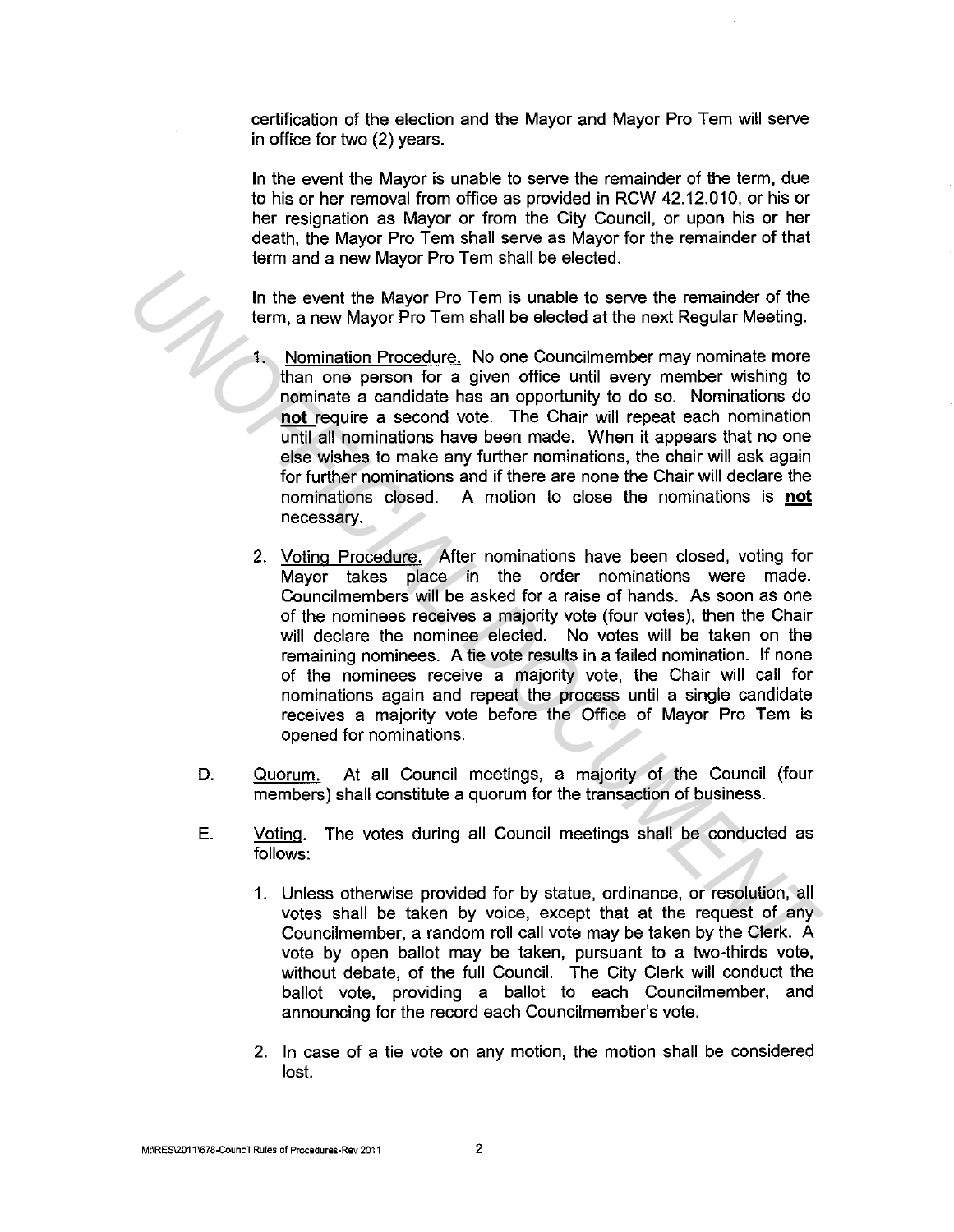- 3. Each Councilmember shall vote on all questions put to the Council, unless a conflict of interest or an appearance of fairness question under state law is present. Failure to vote shall be deemed to be an affirmative vote. Councilmembers may submit written comments for the record on an issue that will be voted on in their absence.
- F. Attendance. Excused Absences.
- 1. Absences. Members of the Council may be excused from attending a City Council meeting by contacting the Mayor prior to the meeting and stating the reason for his or her inability to attend. If the member is unable to contact the Mayor, the member shall contact the City Manager or Clerk, who shall convey the message to the Mayor. Following roll call, the Presiding Officer shall inform the Council of the member's absence and inquire if there is a motion to excuse the member. This motion shall be nondebatable. Upon passage of such motion by a majority of members present, the absent member shall be considered excused and the Clerk will make an appropriate notation in the minutes. Councilmembers who do not follow the above process, will be considered unexcused and it shall be so noted in the minutes. Councilmembers may participate in meetings by speaker phone. Participation will not constitute attendance and the Council member will not be allowed to vote via teleconference. a city council meeting by contacting the Mayor prior to the meeting<br>and stating the reason for his or her inability to attend. If the member<br>is unable to contact the Mayor, the member shall contact the City<br>Scalin and cont
	- 2. Late Arrivals. Members of the Council who anticipate a late arrival to a City Council meeting should contact the Mayor prior to the meeting and state the reason for the expected late arrival. If the member is unable to contact the Mayor, the member shall contact the City Manager or Clerk, who shall convey the message to the Mayor. Councilmembers who do not follow the above process and are not in attendance at the time of roll call, will be considered as an unexcused tardy. Three unexcused tardies will constitute one unexcused absence. Councilmembers who are not in attendance within one hour of roll-call, and have not followed the above process, will be considered as an unexcused absence. Arrival times of Councilmembers will be noted in the minutes.
	- 3. Unexcused Absences. Pursuant to RCW 35A.12.060, a council position shall become vacant if the Councilmember fails to attend three consecutive regular meetings of the Council without being excused.
	- G. General Decorum.
		- 1. While the Council is in session, the members must preserve order and decorum, and a member shall neither, by conversation or otherwise, delay or interrupt the proceedings or the peace of the Council, nor disrupt any member while speaking, nor refuse to obey the orders of the Council or the Mayor, except as otherwise provided in these Rules. Members shall refrain from restating minority opinions on issues previously acted upon solely for the purpose of continued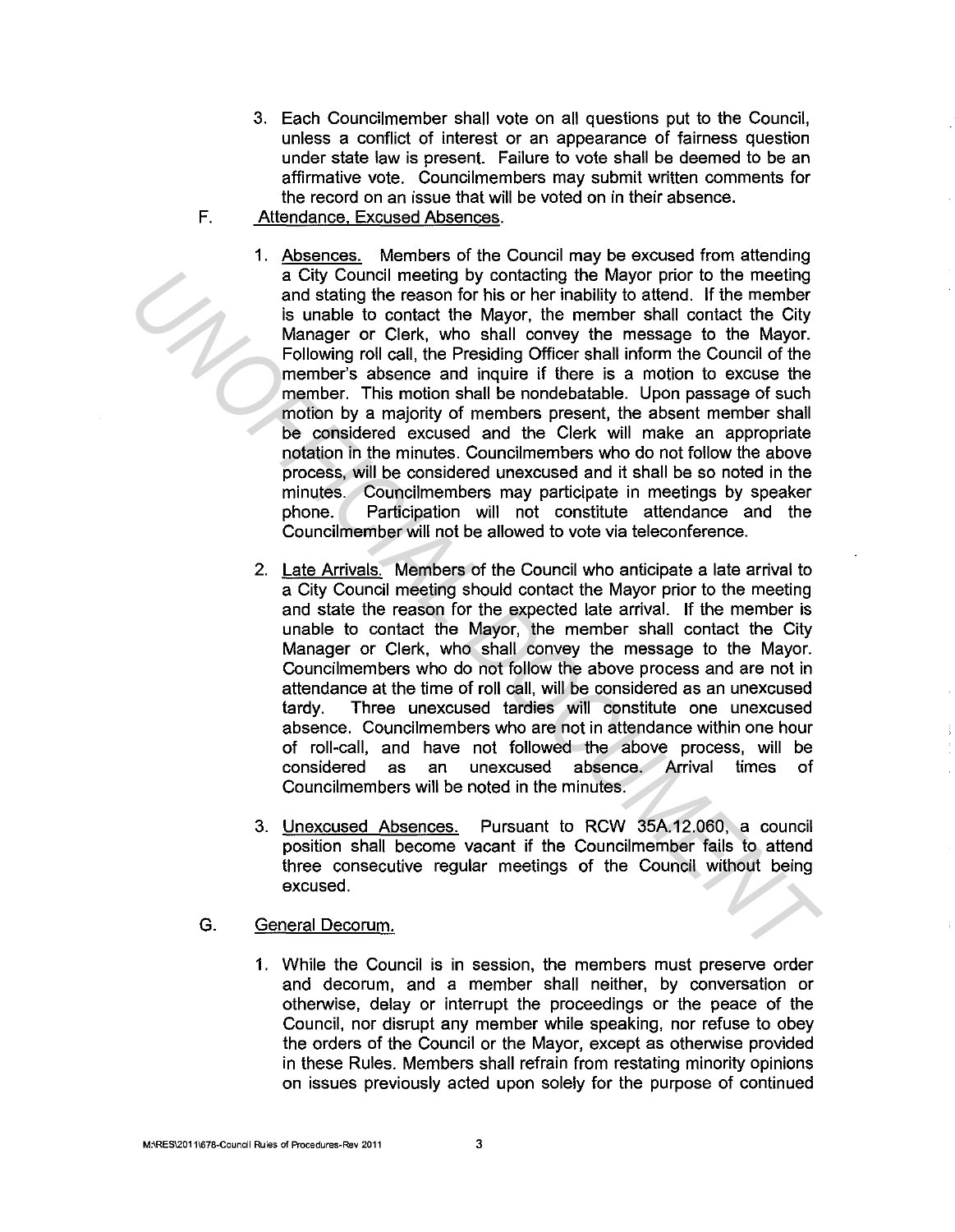debate. Councilmembers shall emphasize and encourage respectful behavior from everyone in attendance.

2. Any person making personal or slanderous remarks or who becomes disorderly while addressing the Council or while in the Council Chamber while the Council is in session, shall be asked to leave by the Presiding Officer. To limit distractions, the Presiding Officer shall request any person participating in side conversation to abstain from conversing or to resume the conversation outside of the Council Chamber.

## Confidentiality.

- 1. Councilmembers shall keep confidential all written materials and verbal information provided to them during Executive Sessions, to ensure that the City's position is not compromised. Confidentiality also includes information provided to Councilmembers outside of Executive Sessions when the information is considered to be exempt from disclosure under the Revised Code of Washington or under Public Disclosure Ordinance adopted by the Council.
- 2. If the Council, after Executive Session, has provided direction or consensus to City staff on proposed terms and conditions for any confidential or privileged issue, all contact with any other party shall be made by the designated City staff representative handling the issue. Councilmembers should consult with the City Manager and/or City Attorney prior to discussing such information with anyone other than other Councilmembers, the City Attorney or City staff designated by the City Manager. Any Councilmember having any contact or discussion with any person other than those listed above on any such confidential or privileged issue shall make full disclosure to the City Manager and Council in a timely manner. Conversing or to resume the conversation outside of the Council<br>Chamber,<br>Confidentiality.<br> **Confidentiality.**<br> **Conversing the transition provided to them during Executive Sessions, to<br>
ensus that the City position is not** 
	- I. City Clerk. The Clerk or an authorized Deputy Clerk shall attend all Council meetings. If the Clerk and the Deputy Clerk are absent from any Council meeting, the City Manager shall appoint a Clerk Pro Tempore for that meeting only.
	- J. Attendance of Officers or Employees. Any City officer or employee shall have the duty when requested by the City Manager to attend Council meetings and shall remain for such time as the City Manager may direct.

# **SECTION 3. OFFICERS**

A. Presiding Officers. The Mayor, or in his or her absence, the Mayor Pro Tern, shall be the Presiding Officer of the Council. In the absence of both the Mayor and the Mayor Pro Tem, the Council shall appoint one of the members of the Council to act as a temporary Presiding Officer.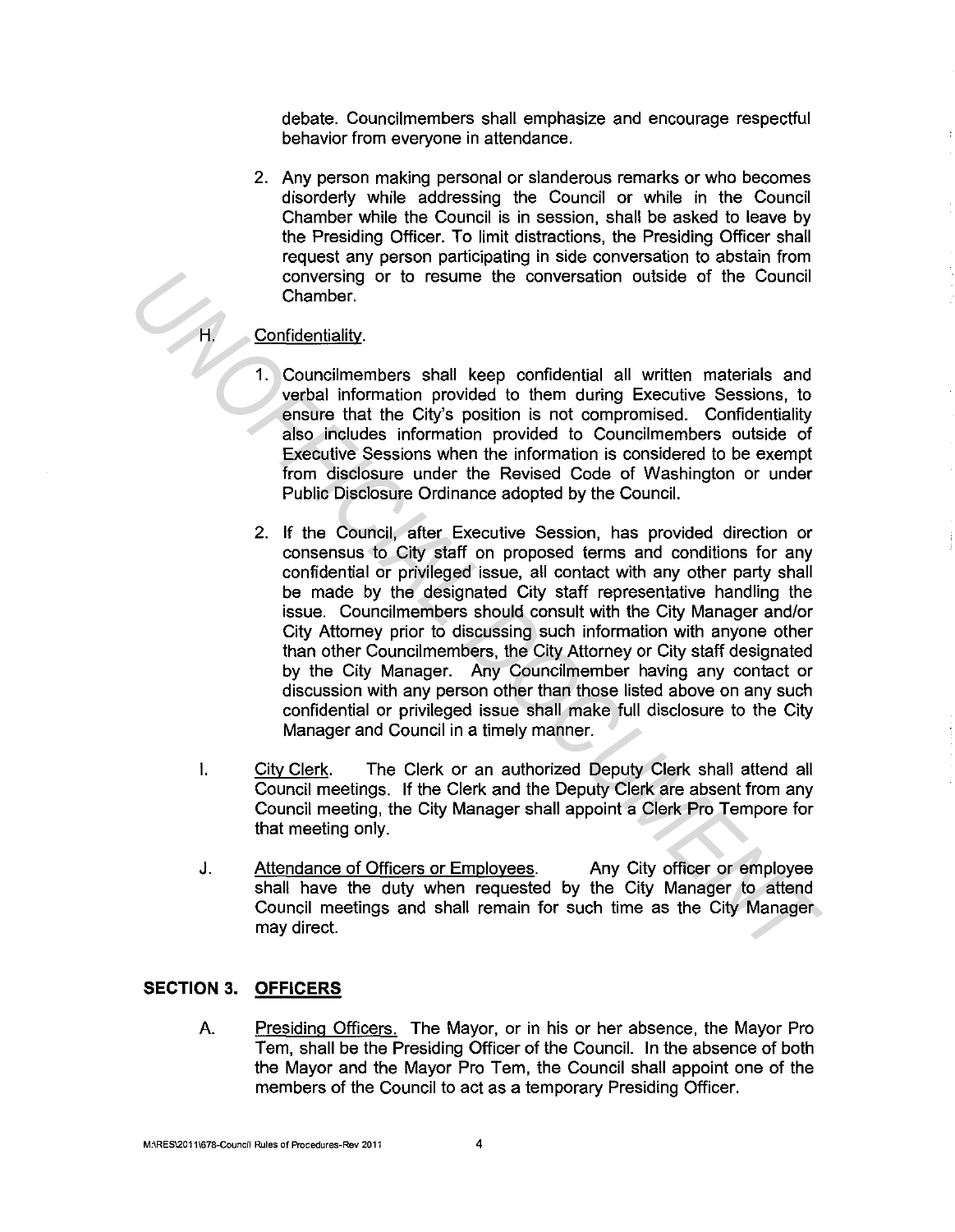- B. Presiding Officer's Duties. It shall be the duty of the Presiding Officer to:
	- 1. Call the meeting to order
	- 2. Keep the meeting to its order of business
	- 3. Control discussion in an orderly manner

a. Every Councilmember who wishes an opportunity to speak must be recognized by the chair.

b. Permit audience participation at the appropriate times.

c. Require all speakers to speak to the question and to observe the rules of order.

- 4. State each motion before it is discussed and before it is voted upon.
- 5. Put motions to a vote and announce the outcome.
- C. Presiding Officer. Question or Order. The Presiding Officer shall decide all questions of order, subject to the right of appeal to the Council by any member.
- D. Presiding Officer, Participation. The Presiding Officer may at his or her discretion call the Mayor Pro Tem or, in his or her absence, any member to take the chair so the Presiding Officer may make a motion or for other good cause yield the Chair.
- **E.** Request for Written Motions. Motions shall be reduced to writing when required by the Presiding Officer of the Council or any member of the Council. All resolutions and ordinances shall be in writing. Legislation. **Example 12** a. Every Councilmember who wishes an opportunity to speak<br>must be recognized by the chair.<br> **U.** Permit audience participation at the appropriate times.<br> **C.** Require all speakers to speak to the question and

The City Council adopts laws and regulations of the City by written ordinance. which after passage shall be codified in the University Place Municipal Code.

2. The City Council approves agreements, and expresses its legislative policies and intent by written resolution. which after adoption are retained in the files of the City Clerk.

3. Where exigent circumstances exist as determined by a majority vote of the City Council. the Council may approve agreements, and express its legislative policies and intent by oral motion, which after passage will be documented verbatim in the minutes of the Council meeting and retained in the files of the City Clerk.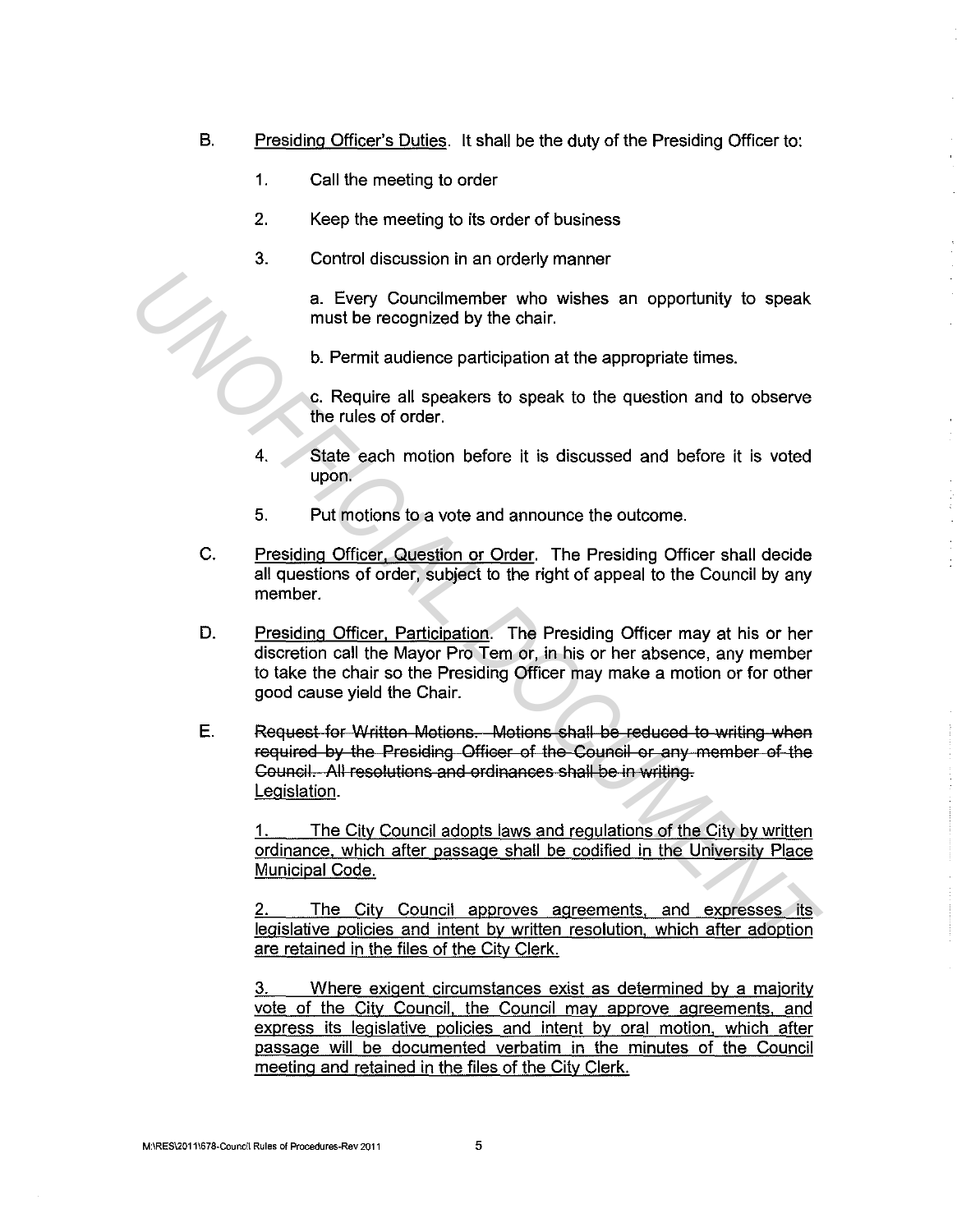# **SECTION 4. DUTIES AND PRIVILEGES OF COUNCILMEMBERS**

- A. Forms of Address. The Mayor shall be addressed as "Mayor (surname)." "Your Honor," or Mr./Madam Mayor. Members of the Council shall be addressed according to their preference as "Councilmember (surname)," "Councilor (surname)," or Mr./Mrs./Miss/Ms. (surname). First names shall not be used in the Council Chamber.
- B. Seating Arrangement at Regular Meetings. The Mayor shall sit at the center of the Council, and the Mayor Pro Tern shall sit at the left hand of the Mayor. The most recent former Mayor shall sit at the right hand of the Mayor. Other Councilmembers are to be seated in a manner acceptable to Council. If there is a dispute, seating shall be in position order.
- C. Dissents and Protests. Any Councilmember shall have the right to express dissent from or protest against any ordinance or resolution of the Council and have the reason therefore entered in the minutes.

# **SECTION 5. CITY ADVISORY COMMISSIONS**

The City of University Place's Commissions, and Task Forces provide an invaluable service to the City. Their advice on a wide variety of subjects aids the Council in the decision-making process. Effective citizen participation is an invaluable tool for local government.

All City Advisory Commissions are advisory to the City Council and are not authorized to take independent action representing the City with other agencies or bodies.

A. Establishment of Advisorv Bodies. These advisory bodies will be established by City Resolution or Ordinance, if required by state statute. The enacting resolution or ordinance will set forth the size of each advisory group, which will be related to its duties and responsibilities; the term of office of its members; a statement of its purpose and function; and time lines, if relevant to the scope of work. **Examine Arrangement at Requiar Meetings.** The Mayor shall sit at the center of the Mayor. The most recent former Mayor Bro Tem shall sit at the left hand of the Mayor. The most recent former Mayor shall sit at the defit h

The Council may dissolve any advisory body that, in their opinion, has completed its working function or for any other reason.

B. Appointments to Advisory Bodies. Vacancies may be advertised so that any interested citizen may submit an application. Application process shall begin in October of each year. Applicants are urged to be citizens of the City of University Place, but applications from residents living outside of the corporate boundaries may be considered if authorized by the resolution or ordinance establishing the advisory body.

At City Council's discretion, the current Chairperson and Vice Chairperson of an advisory body will interview applicant(s), and submit a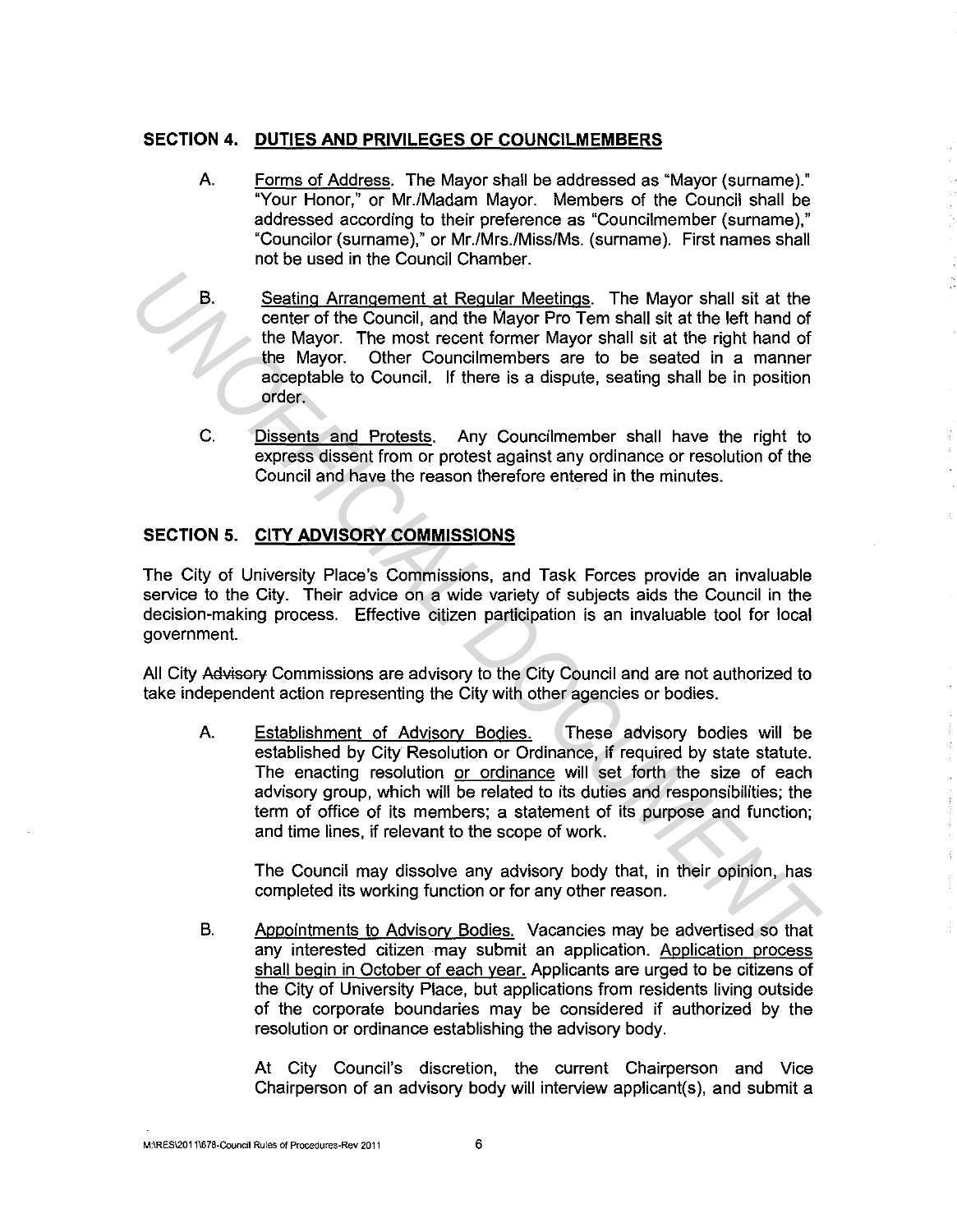list of top three strengths, specific skills or background for each candidate, as well as any qualification limits that may prove helpful for appointments to the Commission. Current Commissioners seeking reappointment shall not participate in the interview process for new applicants.

Interviews of applicants and appointments to advisory bodies will be made by the City Council during a Special Meeting. All new candidates for appointment to an advisory board must attend at least one respective advisory meeting prior to the candidate Council interview process. Existing Commissioners members seeking re-appointment shall submit an updated application and are required to interview before Council. Interview questions shall be approved by Human Resources and shall be asked of each new candidate. Previous members seeking re-appointment may be asked a different set of questions due to their prior service on the Commission. for appointment to an advisory board must attent on espective<br>savisory meeting prior to the-sensidele Council interview precess.<br>Existing Commissioners members seeking re-appointment shall submit<br>an understanded applicatio

Newly appointed members will receive a briefing by the Commission, or Task Force Chairperson and/or City Commission support staff and the City Attorney regarding duties and responsibilities of the members of the advisory body.

Appointees to advisory bodies may be removed prior to the expiration of their term of office by a majority vote of the City Council.

C. Conduct of Business. The advisory body will normally adopt rules for transaction of business, and will determine the number of meetings necessary for the business needs of the advisory group, unless otherwise established in the enacting resolution or ordinance. All meetings are subject to the public meetings laws of the State of Washington and City Ordinance.

### **SECTION 6. COUNCIL COMMITTEES/APPOINTMENTS**

Council committees are policy review and discussion arms of the City Council. Committees may study issues and develop recommendations for consideration by the City Council. Committees may not take binding action on behalf of the City.

The City Council may meet for study or special project purposes as a Committee of the Whole or may establish Council subcommittees with three or fewer members.

Council Committee structure shall be as determined by the City Council in January of each year and may include:

- A. Council Committee of the Whole (Seven Councilmembers)
- B. Council Committees Standing Committees established for special purposes, tasks, or timeframes (four or more Councilmembers)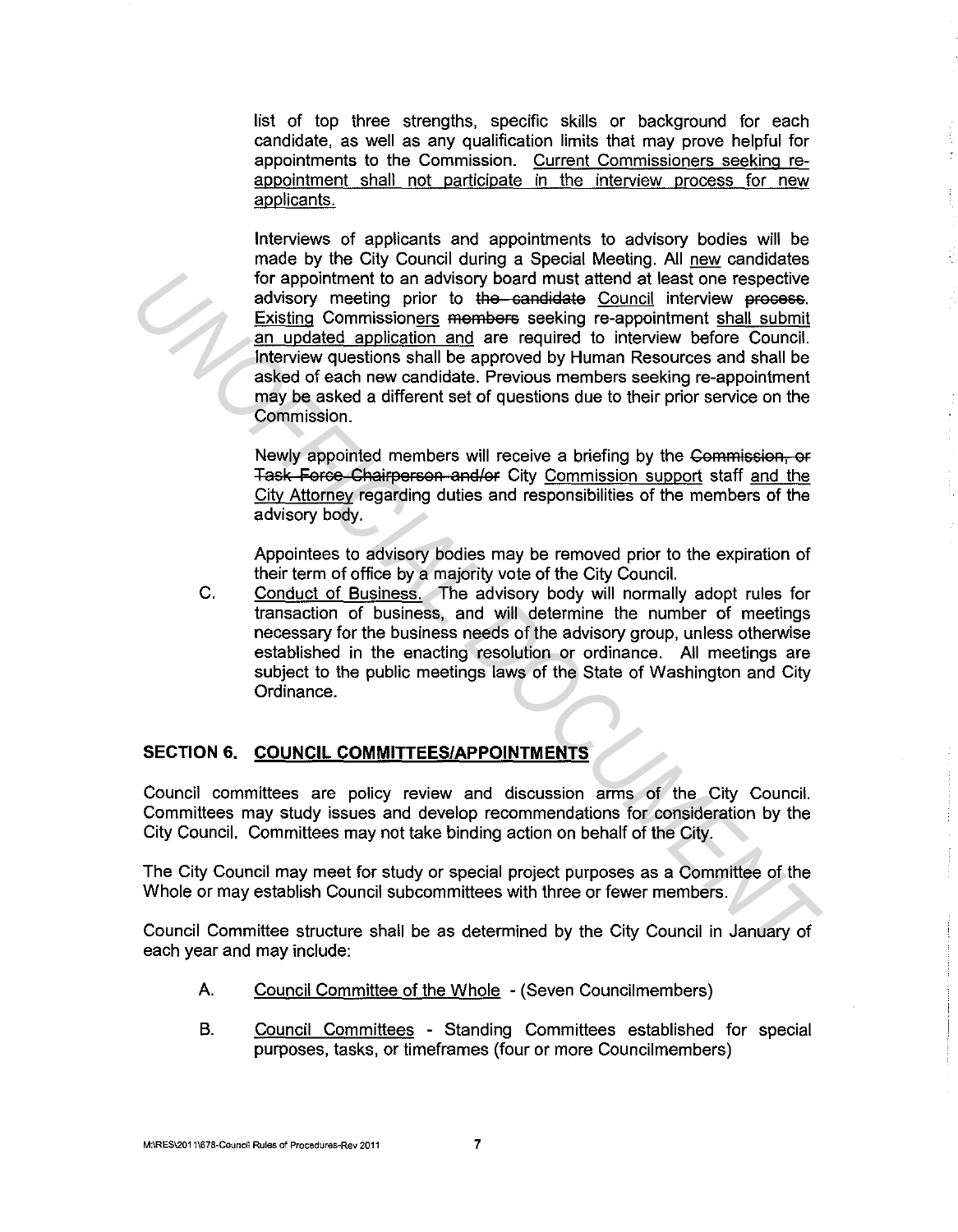- C. Subcommittees of the City Council Ad hoc and informal working or study group (three or fewer Councilmembers)
- D. Councilmember appointments to task teams or City advisory boards, commissions and committees (three or fewer Councilmembers)
- **E.** Liaison/Representative Appointments to other advisory bodies or groups.

# **SECTION 7. MEETINGS**

All Council meetings shall comply with the requirements of the Open Meetings Act (RCW Section 42.30). All Regular Meetings, Special Meetings and Study Sessions of the Council shall be open to the public.

The City Manager, or his or her designee, shall attend all meetings of the City Council including Regular Meetings, Special Meetings, Study Sessions, and Executive Session, except if Council meets in Executive Session with the City Attorney on matters of potential conflict for the City Manager.

- $\Delta$ .<br>A. Regular Meetings. The Council shall hold Regular Meetings on the first and third Monday of each month. The Regular Meeting will begin at 6:30 p.m., regardless of whether an Executive Session is scheduled at the beginning or end of the agenda. Should any meeting occur on a legal holiday, the meeting shall be held at the same hour and place on the following Tuesday.
- B. Special Meeting/Study Sessions. The Council *may* hold a Special Meeting or Study Sessions or a combination of both meetings on the second Monday of each month between 6:30 p.m. and 9:00 p.m. Should any meeting date occur on a legal holiday, the meeting shall be canceled. Study Sessions will be informal meetings for the purpose of reviewing: the up coming Regular Meeting preliminary agenda; forthcoming programs and future Council agenda items; progress on current programs or projects; or other information the City Manager feels is appropriate. Final action will not be taken on Study Session agenda items. Depending upon the complexity of an issue, Council *may* request a second reading or study session in which identified people with expertise are invited to participate beyond the usual three minute time period. An issue coming forward from a Commission shall require staff and a Commission representative to present the information and recommendation noting the Commission's discussion date. Decision to invite specific people should be made at the first study session or submitted to the Mayor or Mayor Pro Tem. During the second study session, staff will present an abbreviated version of the initial report and appropriate Commission members should attend to answer any additional questions. After invited guests have provided their input, a public comment period will be allowed for members of the public. SECTION 7. <u>MEETINGS</u><br>
All Council meetings shall comply with the requirements of the Open Meetings Act<br>
(RCW Section 42:30). All Regular Meetings, Special Meetings and Study Sessions of<br>
(RCW Section 42:30). All Regular M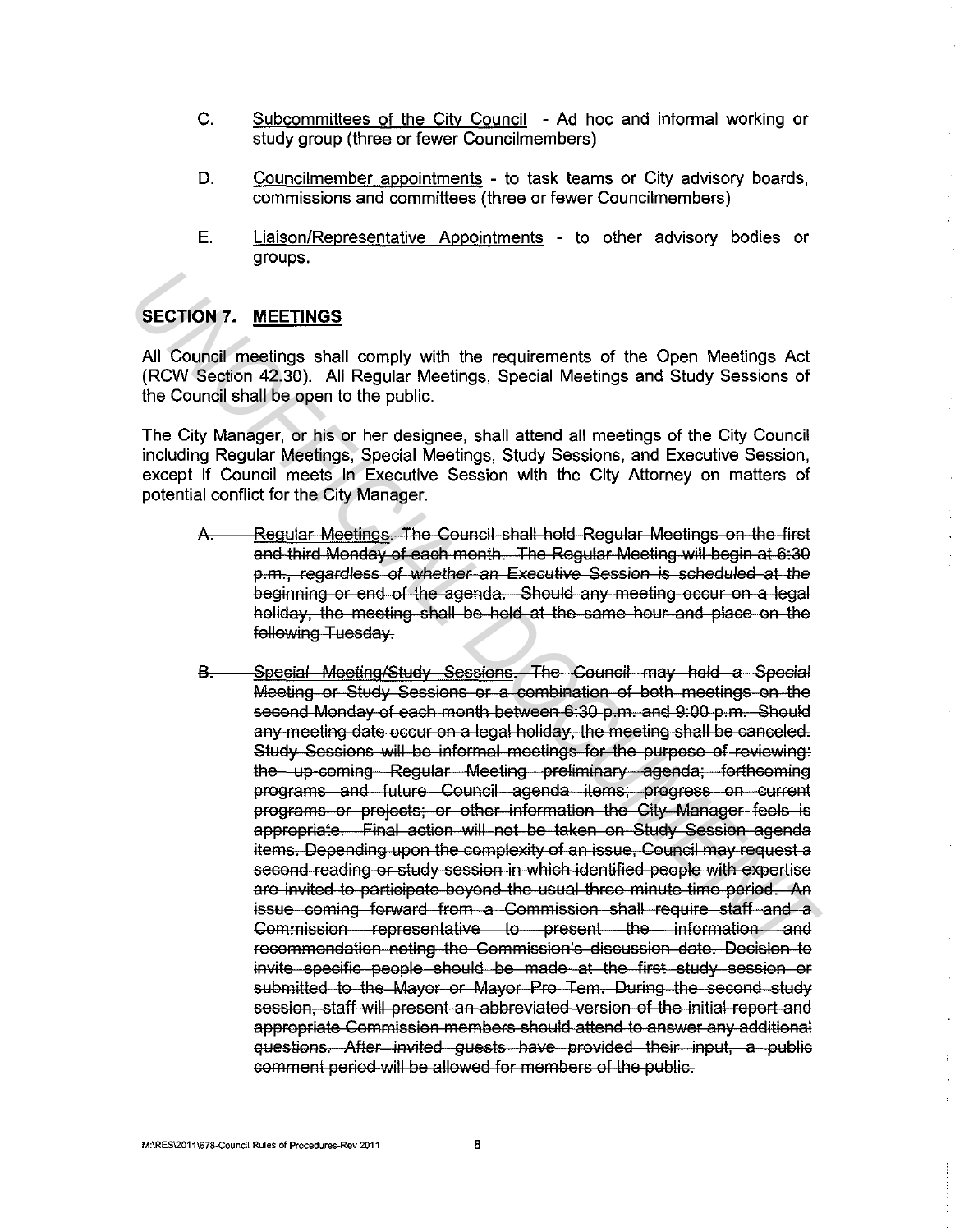Special Meetings may be held by the Council at any time subject to notice requirements prescribed by State law. Special Meetings may be called by the Mayor, Mayor Pro Tom, or any three four members of the City Council by written notice delivered to each member of the Council at least twenty four hours before the time specified for the proposed meeting. The notice of such Special Meetings shall state the subjects to be considered, and no subject other than those specified in the notice shall be considered.

A. Business Meetings. The Council shall hold business Meetings on the first and third Monday of each month. The Business Meeting will begin at 6:30 p.m. Should any meeting occur on a legal holiday, the meeting shall be held at the same hour and place on the following Tuesday.

B. Study Sessions. The Council shall hold a Study Session on the second and fourth Monday of each month at 6:30 p.m. Should any meeting date occur on a legal holiday, the meeting shall be canceled.

1) Study Session meetings are held primarily for the purpose of considering current issues of the City. coordinating the work of the City Council, and discussing draft ordinances. resolutions, and policy issues in detail. In Study Session, the Council will not take final actions, including but not limited to adopting ordinances or passing motions or resolutions. In Study Session. Councilmembers may request public comment and testimony from any outside source, subject to the same rules as public testimony during regular Business Meetings. A. Business Meeting, The Council shall hold business Meeting something to the first and third Monday of each month. The Business Meeting will begin at 6:30 p.m.<br>
Should any meeting occur on a legal holiday, the meeting sha

2) After completion of the Study Session discussion, the City Manager. after conferring with the Mayor and Mayor Pro Tern, shall set the matters and legislation discussed on a regular Business Meeting schedule for consideration and vote.

- C. Executive Sessions. The Council may hold Executive Sessions from which the public may be excluded, for those purposes set forth in Chapter 42.30.110 RCW for the following purposes:
	- 1. Matters affecting national security;
	- 2. To consider the selection of a site or the acquisition of real estate;
	- 3. To consider the minimum price at which real estate will be offered for sale or lease;
	- 4. To review negotiations on the performance of publicly bid contracts;
	- 5. To consider, in the case of an export trading company, financial and commercial information supplied by private persons to the export trading company;
	- 6. To receive and evaluate complaints or charges brought against a public officer or employee;
	- 7. To evaluate the qualifications of an applicant for public employment or review the performance of a public employee;
	- 8. To evaluate the qualifications of a candidate for appointment to elective office; and,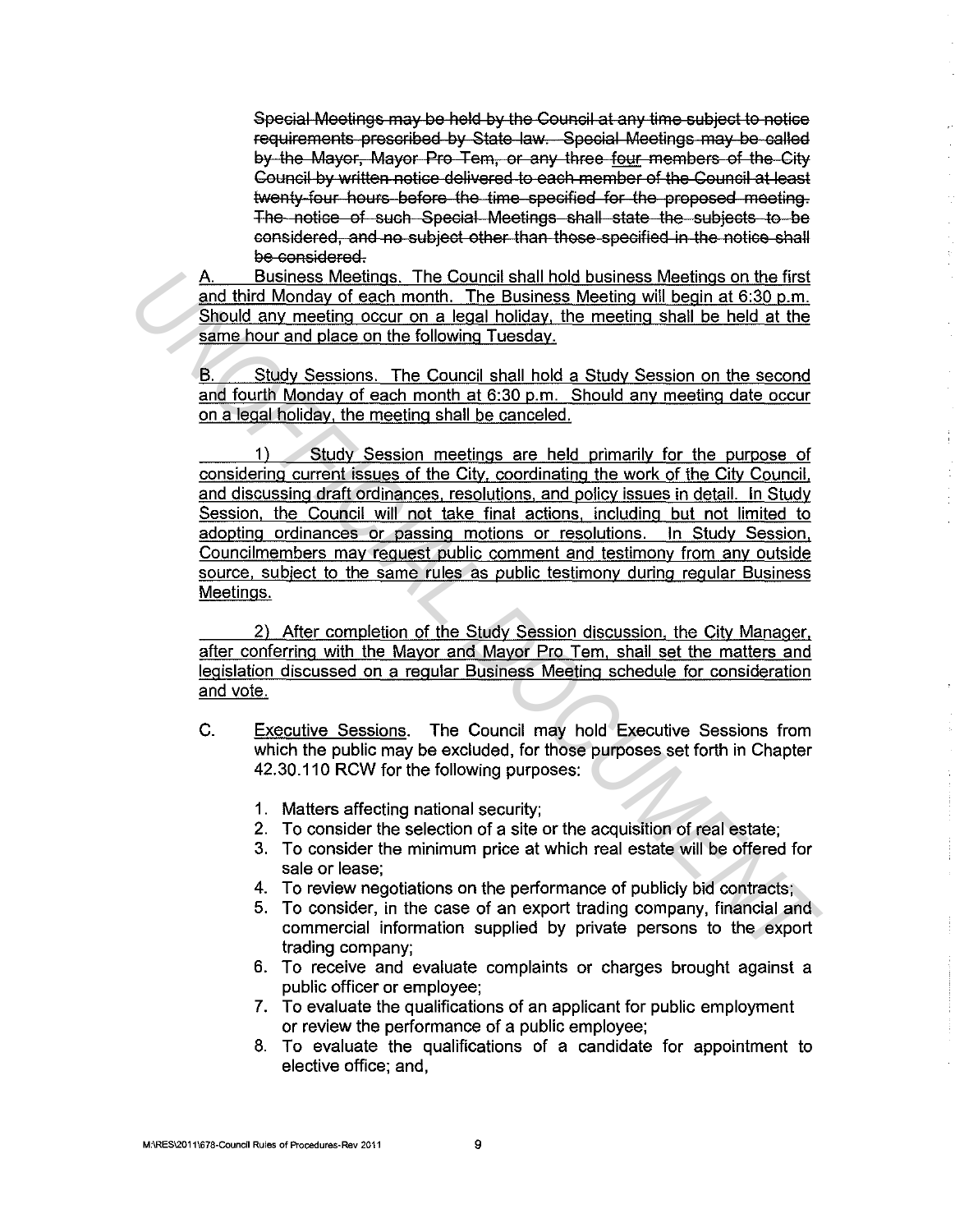- 9. To discuss with legal counsel matters relating to enforcement actions, or to discuss litigation or potential litigation;
- 10. Labor negotiations.

The Council may meet in executive session as allowed by State law. as it currently exists, or may hereafter be amended. The determination of whether a particular matter is eligible for executive session under State law will be made by the City Attorney. Prior to any scheduled executive session. all Councilmembers will receive an executive session packet for review. During any Council meeting in which an executive session is scheduled, a majority of the City Council by affirmative vote may choose to hear the proposed executive session matter in open session.

Before convening an Executive Session, the Presiding Officer shall announce the purpose of the Session and the anticipated time when the Session will be concluded. Should the Session require more time, a public announcement shall be made that the Session is being extended. No formal action or decision of the Council may be taken in Executive Session.

- D. Emergency Meetings. If at any time there is a need for expedited action by the City Council to meet an emergency situation, the Mayor, or in the absence of the Mayor, the Mayor Pro Tem or any three four members of Council, may call an emergency meeting at a place and time as necessary, and the noticing requirements of Chapter 42, RCW, or City ordinance or rule, may be waived.
- E. Adjournment. Regular and Special Council Meetings shall adjourn at 9:00 p.m.; Study Sessions shall adjourn at 9:00 p.m. The adjournment times established hereunder may be extended to a later time certain upon approval of a motion by a majority of the Council. During Regular and Special Meetings, any Councilmember may call for a "Point of Order" at 8:30 p.m. to review agenda priorities. After adjournment of Council meetings, City Hall will remain open for 15 minutes to allow for closing procedures. In the event that Council adjourns to Executive Session, staff will secure the equipment and leave City Hall open until the final adjournment. **Example 1.** Council members will receive an executive assion nacket for<br>
<u>review. During any Council meding in which an executive session is<br>
scheduled. a majority of the City Council by affirmative yote may choose<br>
10 he</u>
	- F. Meeting Place. Council meetings will be a time and place as Council directs, except that Regular and/or Special Meetings shall always be held within the boundaries of the City
	- G. Public Notice. The City shall comply with the provisions of RCW 35A.12.160.

# **SECTION 8. COUNCIL ORDER OF BUSINESS**

A. Order of Business for Regular Meetings. The order of business for each Regular Meeting shall be as follows: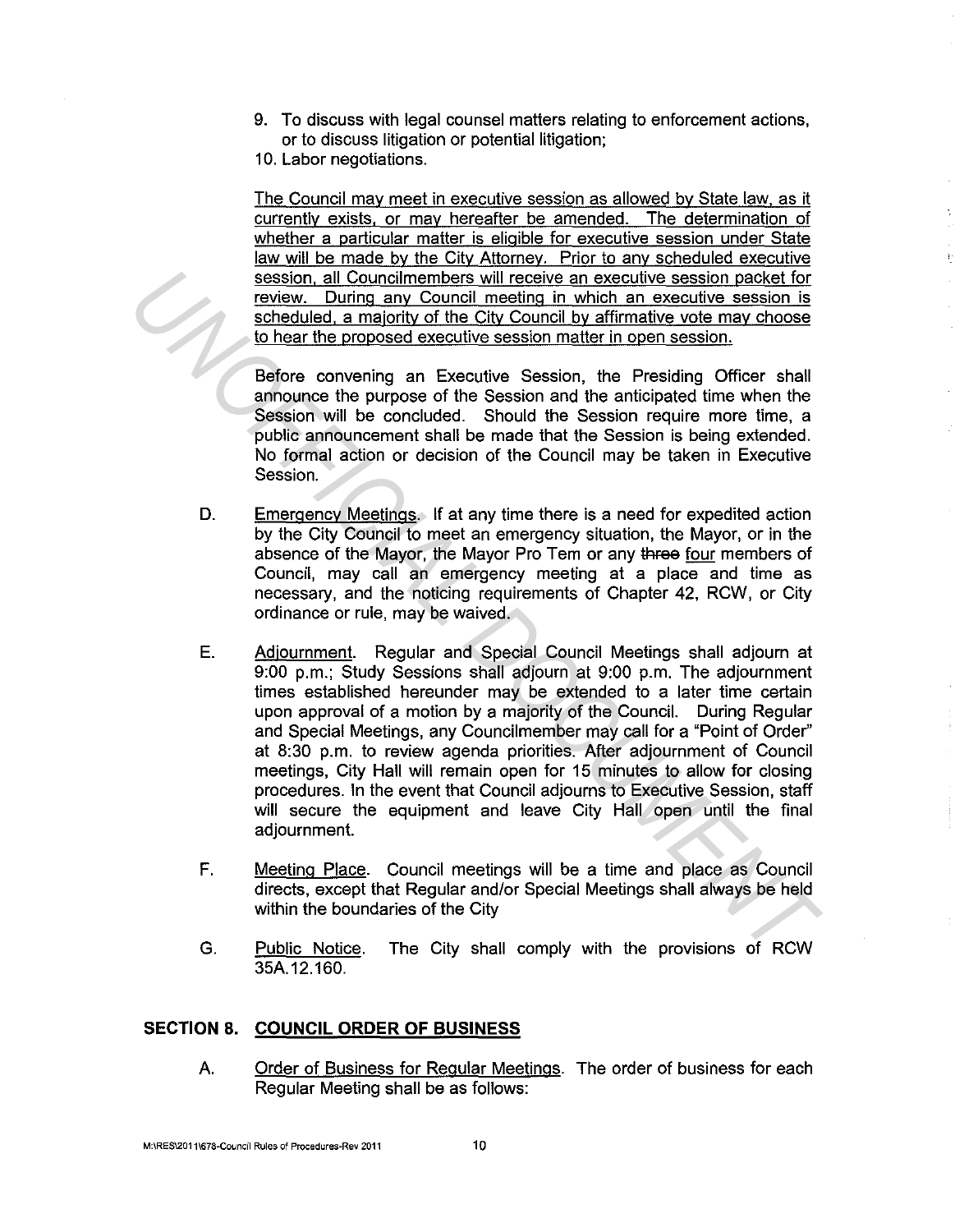Regular Session (6:30 p.m. - 9:00 p.m.)\*

- 1. Call to Order
- 2. Roll Call, Pledge of Allegiance
- 3. Executive Session (as necessary)
- 4. Approval of Minutes of Previous Meeting
- 5. Approval of Agenda
- 6. Commendations/Presentations
- 7. Public Comments
- 8. Council Comments/Commission Reports/ Conversation with **Council**
- 9. Consent Agenda
- 10. Public Hearing
- 11. Ordinances, Resolutions and Motions
- 12. Council Considerations
- 13. Report of City Manager
- 14. Report of Mayor
- 15. Executive Session (as necessary)
- 16. Adjournment
- B. Order of Business for Special Meetings or Study Sessions. The order of business for each Special Meetings or Study Session is as follows:

Special Meeting/Study Session (6:30 p.m. - 9:00 p.m.)

- 1. Call to Order
- 2. Roll Call
- 3. Study Items
- 4. Council Considerations
- 5. Ordinance, Resolutions and Motions
- 6. Council discussion of upcoming preliminary agenda items
- 7. Council Comments
- 8. Council Committee Reports
- 9. Executive Session (as necessary)
- 10. Adjournment
- C. Council Agenda. When necessary, the Mayor or other Councilmember, with the consent of the Council, may change the order of business. No legislative item not on the agenda shall be voted upon; a motion to suspend the rules would be necessary in order to vote on a legislative item not on the agenda. 7. Public Comments/Commission Reports/ Conversation with<br> **Example 10. Conseil Agenda**<br>
10. Public Hearing<br>
11. Ordinances, Resolutions and Motions<br>
12. Council Considerations<br>
12. Council Considerations<br>
13. Report of May

#### **SECTION 9. CONDUCT OF BUSINESS**

A. Motions: Business is brought before the Council by motions, which constitute a formal procedure for taking actions. To make a motion, a member must first be recognized by the Presiding Officer. After the member has made a motion (and after the motion is seconded if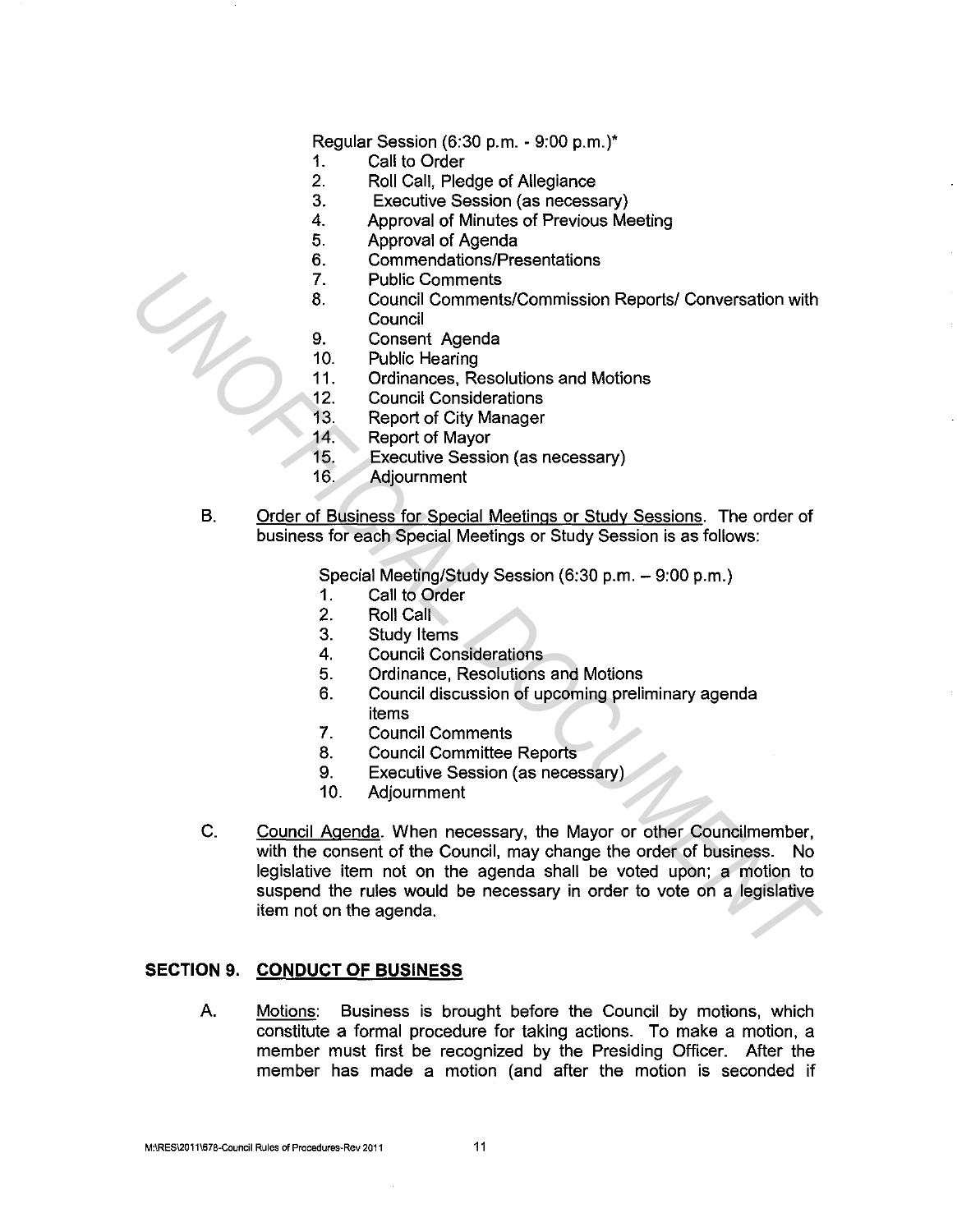required) the chair must then restate it or rule it out of order, then call for discussion.

B. Staff Input. During Regular or Special Meetings of the Council, the Presiding Officer will call for a staff report on business items as the agenda is considered and before a motion is entertained by the Presiding Officer. Councilmembers shall withhold questions until the staff report is completed. Once a motion is pending, debate is limited to Councilmembers; additional staff input will be limited to providing clarification on issues if requested by a Councilmember.

Reconsideration. A motion to reconsider is in order during the meeting after a motion has been acted upon either at the same meeting or at the next Regular or Special Meeting of the Council. It must be made by a member who voted on the prevailing side, i.e., if a motion fails to pass, reconsideration must be moved by one who voted against the motion. It is debatable and requires a majority vote.

## **SECTION** 10. **PUBLIC TESTIMONY**

### A. Public Comment

During Regular or Special Meetings of the Council, public comments will be invited during the Public Comment portion of the agenda. The public is also invited to provide written comment on any non-quasi-judicial or legislative matter. It is encouraged that such written comments be filed with the clerk by 1:00 p.m. of the Wednesday preceding the Regular Meeting. If written comments are given at the meeting, the presenter should provide eleven copies for the Council and staff. Councilmembers; additional staff input will be limited to providing<br> **Councilmentation** in several frequencies by a Councilmember.<br> **Examplementation** in a motion to reconsider is in order during the meeting<br>
after a motio

In addition, public oral testimony may be taken on other non-quasi-judicial or legislative matters as they arise during the course of the meeting agenda. However, once a motion is pending, debate is limited to Councilmembers and no further public comment will be taken, unless a Councilmember requests further testimony.

Public comments should be limited to no more than three minutes per person. The Presiding Officer may further limit the public comments to one to two minutes per person to accommodate additional commentary and shall have the discretion to notify and allow the speaker to conclude its statement within the next minute to stay within the allotted time period.

Public comment period is a time to comment and request information; however, it is not a question and answer session. Council should indicate that concerns will be looked into and addressed appropriately at a later time.

The Council may more informally take public comments at a Study Session, when appropriate and practical upon approval of motion to do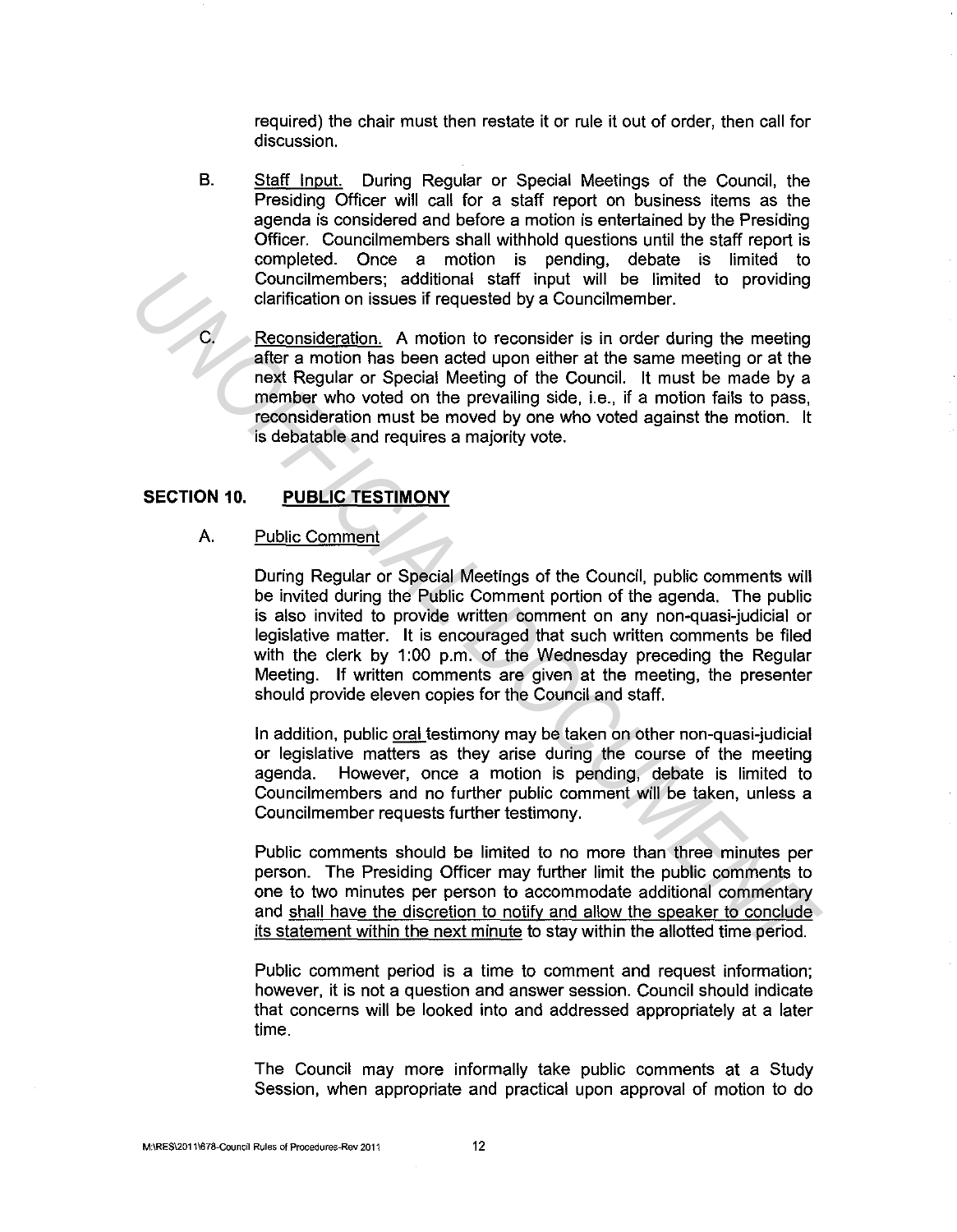so. In addition, individuals may petition to appear on the agenda of a future Study Session to address the Council on specific issues or requests. Such petitions should be directed to the City Clerk or the City Manager for scheduling up to 15 minutes on a future Study Session Agenda as time allows.

- B. Identification of Speakers. Persons testifying shall identify themselves for the record as to name, address and organization.
- C. Instructions for Speakers. An instruction notice and/or sign up sheet will be provided at the entrance to the Council Chambers. Speakers will be advised by the Mayor that their testimony is being recorded. Persons testifying should address their comments to the City Council, not the audience.
- D. Addressing Council Outside of a Public Hearing or Public Comments. No person shall be allowed to address the Council while it is in session without the recognition of the Presiding Officer.

# **SECTION 11. CONSENT AGENDA**

- A. The City Manager in consultation with the Presiding Officer, shall place matters on the Consent Agenda which: (a) have been previously discussed or policies set by the Council, or (b) based on the information delivered to members of the Council, by the administration, can be reviewed by a Councilmember without further explanation, or (c) are so routine or technical in nature that passage is likely. Council shall email or phone staff with questions concerning items on the Consent Agenda prior to the meeting to enable staff to do additional research and preparation. **C.** Instructions for Speakiers. An instruction notice and/or sign up sheet will be provided at the entrance to the Council Chambers. Speakers will be advised by the Mayor that their isstimmy is being recorded. Persons sha
	- B. The motion to adopt the Consent Agenda shall be non-debatable and have the effect of moving to adopt all items on the Consent Agenda. Since adoption of any item on the Consent Agenda implies unanimous consent, any member of the Council shall have the right to remove any item from the Consent Agenda. If any matter is withdrawn, the Presiding Officer shall place the item at an appropriate place on the agenda for deliberation at the current or future Council meeting.

# **SECTION** 12. **PUBLIC HEARINGS**

The Public Hearing is a formal opportunity for citizens to give their views for consideration in the legislative or policy-decision-making process. In addition, public hearings are required on quasi-judicial actions which determine the legal rights, duties, or privileges of specific parties. The following rules shall be observed during public hearings:

A. Legislative/Information Gathering Public Hearing;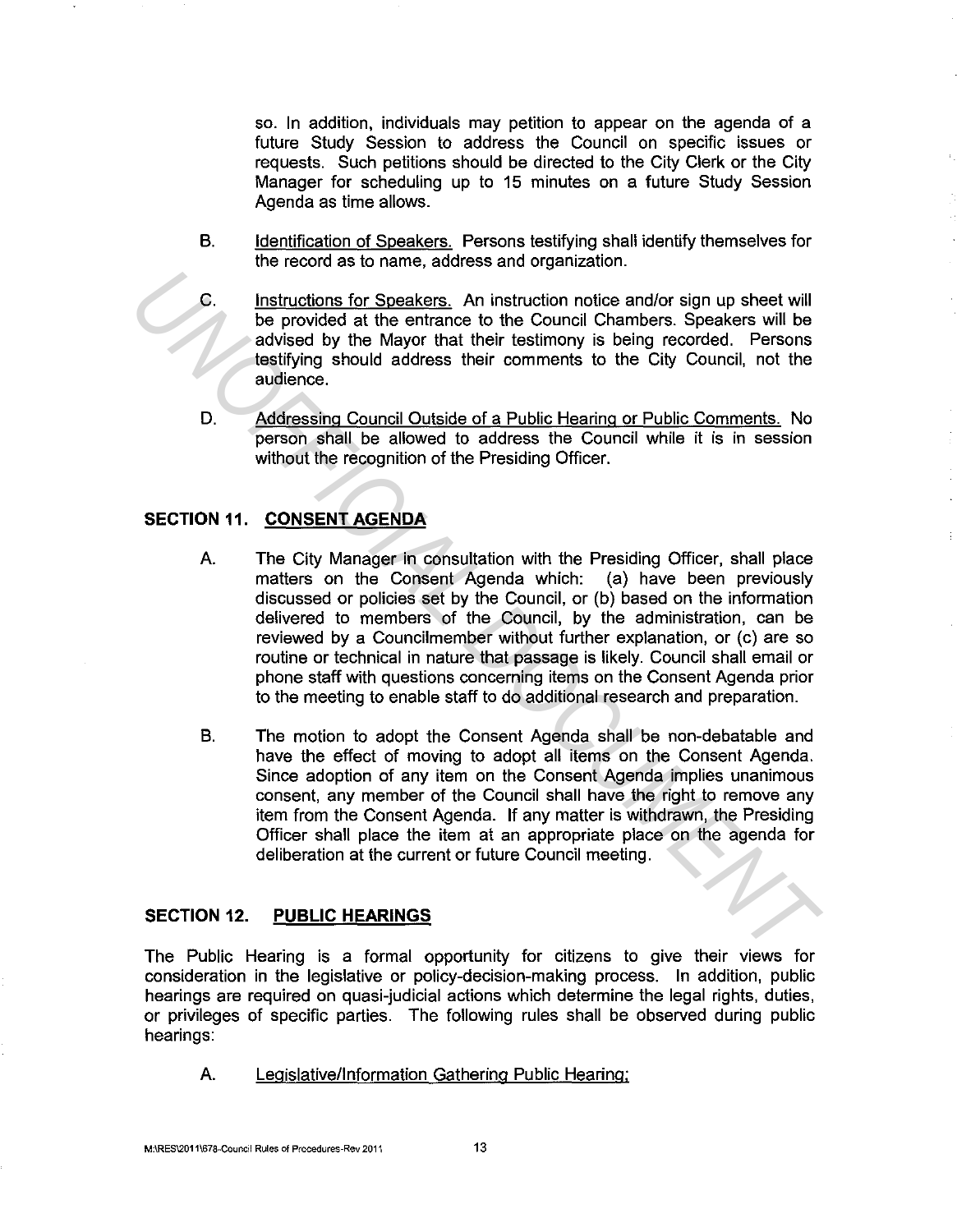- 1. Open Public Hearing The Presiding Officer will open the public hearing.
- 2. Staff Presentation For an initial presentation of background information from a City Department, a City Board, Commission, or Committee, or an organization such as the Fire District, the Library District, or the School District, no more than 20 minutes will be allowed, unless otherwise authorized by the Presiding Officer.
- 3. Commission/Committee Report For presentation of Commission or Committee recommendations, and a minority report if applicable, to Council no more than 10 20 minutes will be allowed, unless otherwise authorized by the Presiding Officer.
- 4. Citizen Comments Comments will be limited to three minutes from individuals or from persons speaking as a representative of an organization, club, or group. The Presiding Officer may allow additional time for receipt of written testimony, when needed.
- 5. Staff Comments Additional staff comments may be requested by Council following citizen comments.
- 6. Close Public Hearing At the conclusion of Citizen or Staff Comments, the Presiding Officer will close the public hearing.
- 7. Council Deliberation.
- 8. Council Action.
- 9. Timekeeper. The City Clerk shall be the timekeeper.
- B. Quasi Judicial Public Hearings:

Public oral testimony shall not be given on quasi-judicial matters outside of a public hearing except on matters of procedure. If a quasi-judicial hearing is on the agenda, the public will be informed by the City Attorney as to what state law permits as to public comments. In addition, quasijudicial hearings will be conducted in conformance to procedures outlined in other City ordinances such as the Hearings Examiner Ordinance and the Ordinance Adopting New Administrative Procedures for the Processing of Project Permit Applications as required by the Regulatory Reform Act. **Example 10** Commission Commission Commission Commission Commission Commission Commission Commission Commission and a minority report if applicable, to counted hor nore than 10 20 minutes will be allowed, unless otherwise

### **SECTION 13. AGENDA PREPARATION AND LEGISLATION**

A. The Clerk will prepare a preliminary agenda for each Council meeting specifying the time and place of the meeting and setting forth a brief general description of each item to be sonsidered by the Council. The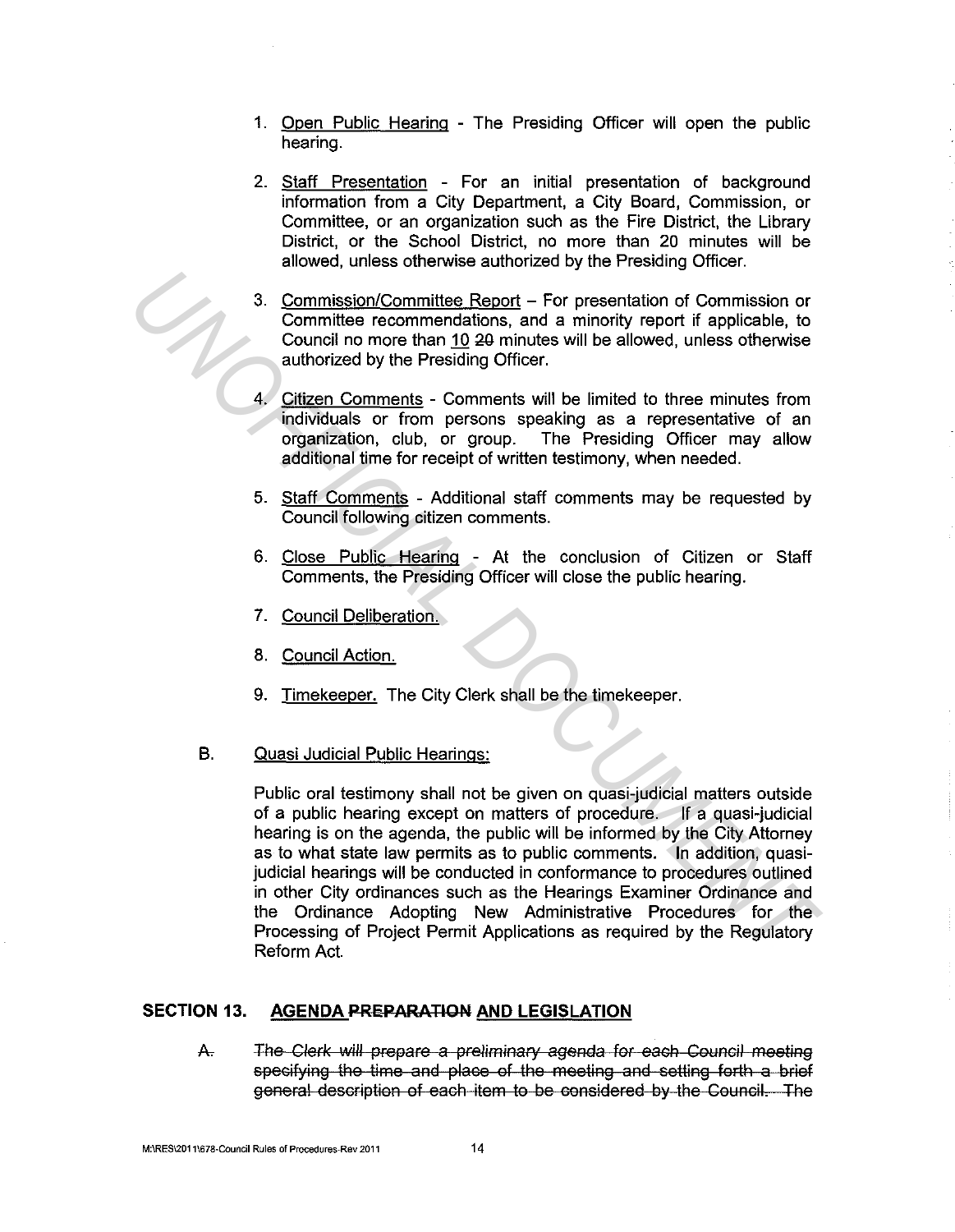preliminary agenda is subject to review by the Mayor and Mayor Pro Tem-

B. An item for a Regular Council meeting may be placed on the preliminary agenda by any of the following methods:

1. A majority vote of the Council;

- 2. Council consensus;
- By any two Councilmembers, in writing or with phone confirmation, with signatures by fax allowed for confirmation of support, no later than 12:00 (noon) two business days prior to the meeting. The names of the requesting Councilmembers shall be set forth on the agenda:
- 4. By the City Manager;
- 5. By a Council Committee; or
- 6. By the Mayor

7. By the Mayor Pro Tern.

- A. Agenda Development. The City Manager will prepare an agenda for each Council meeting in consultation with the Mayor and Mayor Pro Tem specifying the time and place of the meeting and setting forth a brief general description of each item to be considered by the Council. An item may be placed on the agenda by the City Manager. or by the request of at least two Councilmembers. During the meeting subject to the agenda, Councilmembers may by majority vote modify the agenda. including additions and deletions. to the extent allowed by law. **2.** Council consensus;<br>
3. Council consensus;<br>
3. University with c-granital consensus;<br>
3. University of the consensation of support, the later than 42:00 (noon) two<br>
betwiese days prior to the meeting. The names of the<br>
	- B. Preparation of Legislation. When two or more Councilmembers desire the preparation of an ordinance or resolution. they will provide notice of their request to the City Manager. and will work with the City Attorney in drafting the legislation to ensure that the draft is lawful and in proper form.
	- C. Study Session Review. Consideration and voting on any subject. legislation, or communication by the Council shall not be placed on the agenda of a Council Business Meeting, unless the subject. legislation, or communication has been reviewed by the full Council in Study Session at least one week prior to the date it is considered in the Business Meeting. Where exigent circumstances exist as determined by a majority vote of the City Council, the Council may determine to consider a subject. legislation. or communication in its Business Meeting without prior Study Session review.